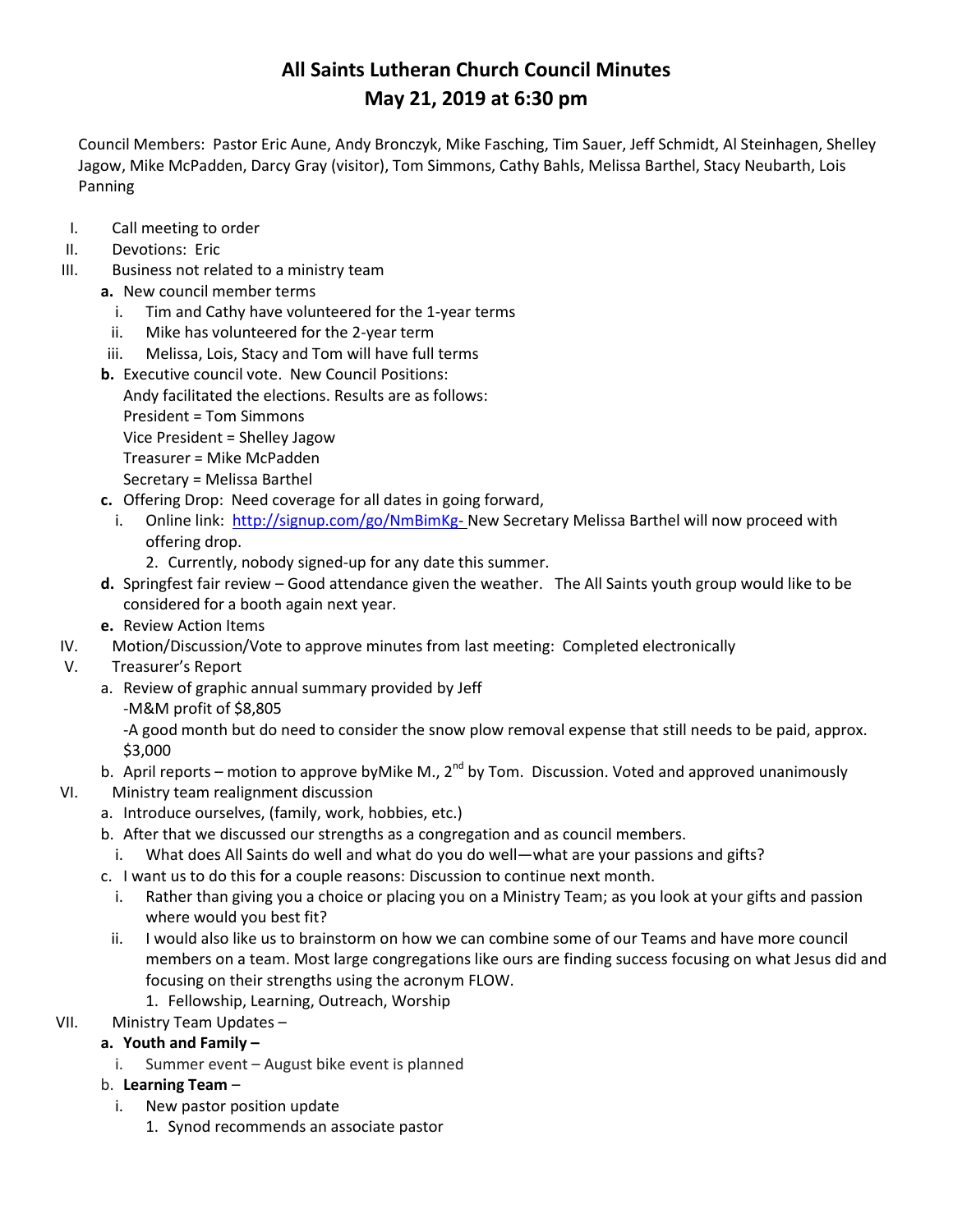# **All Saints Lutheran Church Council Minutes May 21, 2019 at 6:30 pm**

2. Original team regrouped on May  $20<sup>th</sup>$  and discussed the new position. Adding two youth from our congregation to the team. This could be our call committee. If we start this process now, application takes some time and we could be done late summer.

#### **c. Building and Grounds**

- i. Creating an annual checklist of mandatory maintenance no update
	- 1. Parament cabinet updated. Has not started yet. Al to follow-up with install company.
	- 2. Sound room updates. Glass for opening Just came in today. Needs to figure out installation plan.

#### **d. Finance** –

- i. Darcy working with Jeff regarding new fiscal year dilemma with normal reports this has been resolved.
- ii. Discussion of amending the budget prior to the congregational meeting on June 2<sup>nd</sup>. Since the last council meeting, some members turned in a pledge which shifts them from the "non-pledged" givers to the "pledged" givers. The increase in the pledged giving total was sent out to the congregation without review by the council or finance team. Andy recommended that the non-pledged bucket should then be reduced from \$50k to \$31k for the upcoming fiscal year to convey more realistic income numbers for the official budget.Without adjusting the non-pledged bucket, the families who recently turned in pledges are being counted twice.
	- 1. Andy to send out analysis to council for review.

#### *e.* **Generosity and Gratitude**

- i. Garage sale planned for July  $18-20^{th}$
- ii. Electronic pledging cards They should be coming in this week.
- **f.Witness Ministry Team**
	- i. No update

#### **g. Worship and Tech Ministry Team** –

- i. Free fellowship events hosted by ministry team
	- 1. Bike ride activity set for Aug 18th after 9:30 service, all council members invited.
	- 2. Math tutoring help next fall first Sunday of the Month 10:00-11:30. Problems welcomed.
- ii. Sanctuary screen request.
	- 1. Team to research a new paint product and/or blind cost for the sanctuary. Ideas to be discussed with building and grounds.
- iii. Sermons & lessons will be recorded on a flash drive, then handed to Darcy to be put on the Website. Our goal is to have each week online for 2-3 month increments for shut-ins and absent congregation members.

#### **h. Mutual/Personnel Ministry Team** –

- i. No update
- ii. Hope to send out the handbook this month
- VII. Adjourn Meeting with Lord's Prayer
	- a. Motion by Mike M,  $2^{nd}$  by Tom
- VIII. Next Meeting: June 18, 6:30 pm– All Saints Lutheran

## **Carry Over Action Items Needing Closure**

| Responsible            | <b>Action Item</b>                                                                       | <b>Due Date</b>       |
|------------------------|------------------------------------------------------------------------------------------|-----------------------|
| Worship                | Work together to organize strategic planning in summer. Analysis of survey results to be | <b>August Council</b> |
| team/Eric              | included in this effort.                                                                 | Meeting               |
| Worship/Witness        | Brainstorm on new ideas for incorporating new church members                             | On-going              |
| <b>Mutual Ministry</b> | Review charters with respective teams and bring updated document to council meeting for  | April Council         |
|                        | review/approval.                                                                         | Meeting               |
| B&G and Darcy          | Create a key policy. Includes what to do for people without a key. Present to council.   | Feb. Meeting          |
| <b>Technology Team</b> | Figure how where we could put video recordings if we start doing them                    |                       |
| Jeff/Andy              | look into a survey that can be sent to our congregation asking for input prior to growth | February              |